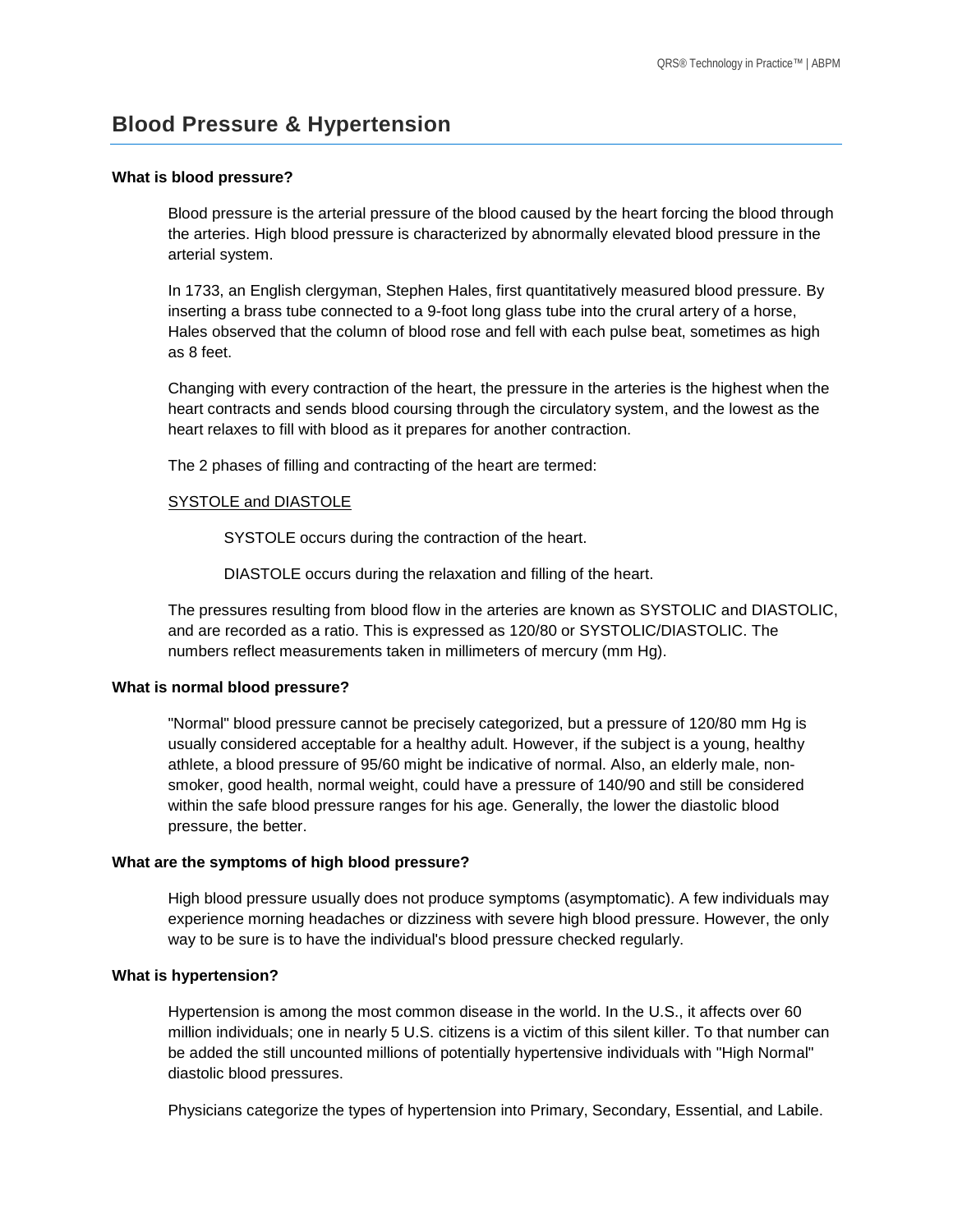Primary Hypertension: an inherent form of hypertension, apparently developing on its own, without the influences of other primary diseases or physiological conditions.

Secondary Hypertension: refers to sustained elevated blood pressures that have been caused by other influences such as pregnancy, primary disease, or medication. Detected early, secondary hypertension, that can be a fleeting case of situation elevated blood pressures, is easily controlled if not reversible with proper management.

Essential or Severe Hypertension: occurs after sustained elevations of blood pressure have remained unchecked and physiological breakdown begins. This disease state is controllable with aggressive treatment measures, but it is often not detected until end-organ damage has begun.

Labile Hypertension: a term often used in referring to elevated blood pressures. Labile can be indicative of either primary or secondary hypertension. In either instance, it refers to the "difficult to diagnose" pressures that do not appear to be consistent from day to day. This also complicates treatment.

Finally, to round out the basic terminology surrounding hypertension, there is one more blood pressure definition which should not be overlooked. HYPOtension, which is the opposite of HYPERtension.

Hypotension is a condition indicative of blood pressures that are too low. This can result in a lack of oxygen throughout the system, causing dizziness and fatigue, or syncope (fainting). Hypotension may be a secondary result of various anti-hypertensive drugs, and is considered a symptom of pacemaker syndrome (a condition that affects many new recipients of internal cardiac pacing devices).

#### **What causes hypertension?**

There is no known cause for hypertension, but there are many conditions that may lead to its development. Obesity, age, diet, nervous disorders, genetic make-up, stressful lifestyle, and primary disease may lead to the onset of hypertension. Generally, any condition, including organ transplant or pharmaceutical intervention, which changes the thickness of viscosity of the blood as it flows through the arteries will affect the pressure of blood. Whenever the blood pressure rises and remains elevated, hypertension has the potential for evolution. If left untreated, the time from hypertension onset to death is approximately 20 years. Occurring silently, painlessly, and without warning, many do not know they have the disease until they experience its inevitable organ-damaging effects. Once organ failure begins, the hypertension is already in its final stages and the patient can expect only a few years to live unless aggressive disease management is undertaken.

#### **What are the effects of hypertension?**

High blood pressure is an extremely serious condition because of its long-term effect on all of the body's vital organs. The heart, brain, kidneys, and blood vessels are among the most commonly affected organs. High blood pressure adds to the workload of the heart and arteries.

• The Heart: forced to work harder than normal and tends to enlarge and is unable to function properly.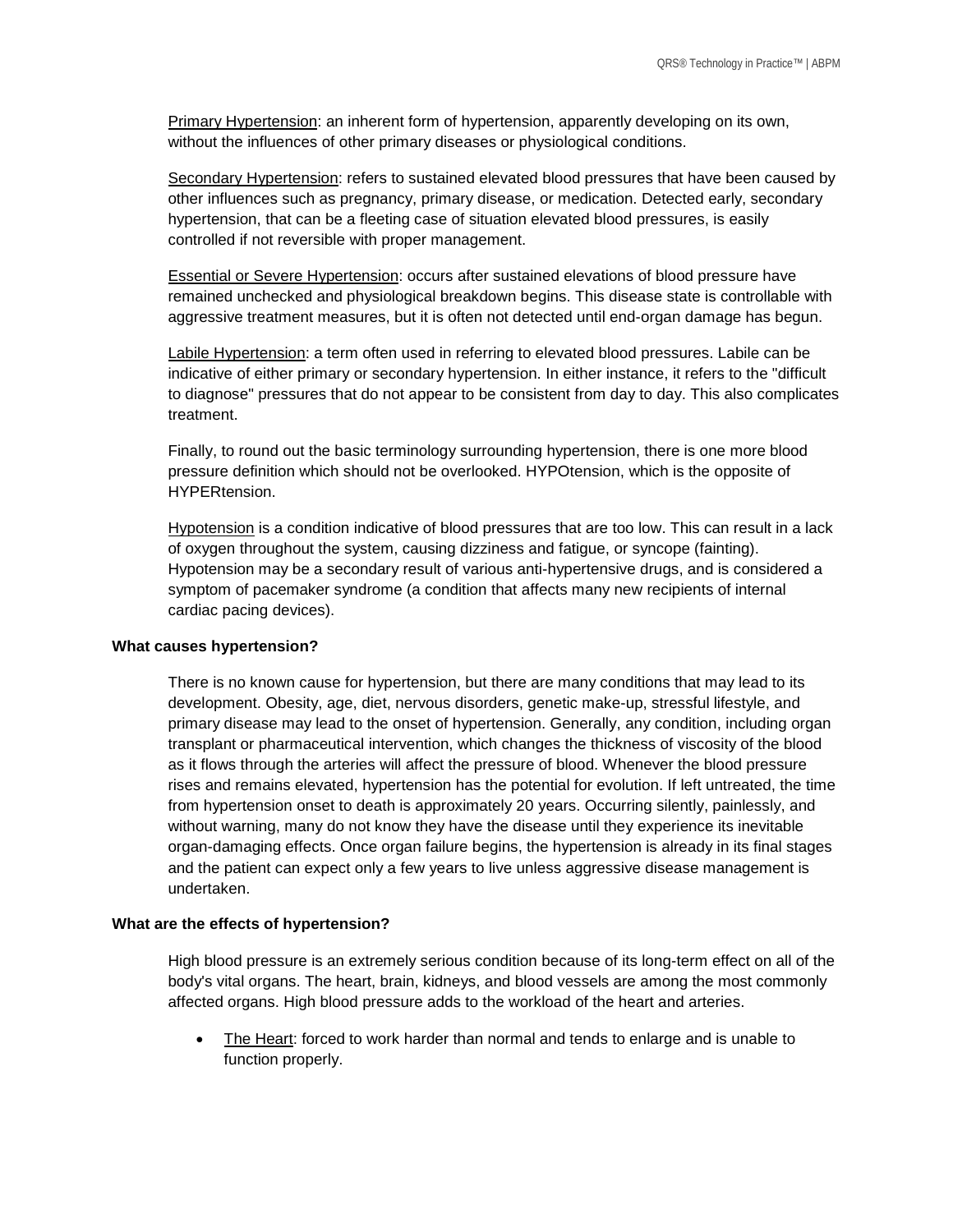- The Brain: as blood pressure increases, damage occurs to the lining of the blood vessels in the brain and small blisters (aneurysms) may form. Aneurysms can burst suddenly causing a "stroke" - resulting in a hemorrhage in the brain.
- The Kidneys: hypertension can cause narrowing and thickening of arteries in the kidneys, reducing the amount of fluid that the kidneys can filter. Waste products from the body begin to accumulate. Eventually, the kidneys will fail completely.
- The Blood Vessels: If blood pressure is not controlled, some of the fat that normally circulates in is pushed more rapidly into the walls of the arteries. Plaque accumulates in the arteries, like rust on the inside of a pipe. Although plaque accumulation is also caused by other factors, hypertension does not help.

#### **Why is hypertension difficult to diagnose?**

Part of the reason why hypertension may be difficult to diagnose and manage is because neither systolic nor diastolic pressures are static, both are affected by the activities of the entire cardiovascular system, and in a normal or "normotensive" individual, each has a distinct pattern or "circadian " rhythm that is repeatable day after day.

Continuous invasive or intra-arterial blood pressure monitoring has shown conclusively that usually normotensives experience 2 peaks in blood pressure, evident during each 24-hour period. One peak occurs mid-morning for approximately 1 hour and another in the mid-afternoon followed by a steady fall in pressure through the night. The pressure will reach its lowest point usually between 3:00 and 6:00 A.M. The pressure begins to rise slowly until the hour of arousal when it accelerates rapidly, once more rising to the peak for the day.

During the lowest depression of the night or "nocturnal" pressure, the systolic pressure can drop as low as the highest diastolic pressure value during the mid- morning peak.

The greatest and most volatile changes in blood pressure occur in response to the external environment. Blood pressure is known to vary considerably during the day, depending on the physical activity, psychological stress, and environmental factors, and can fluctuate a much as 40 mm Hg daily.

Seasonal changes in blood pressure also occur in relationship to the blood level of aldosterone in the human body. The hormone, secreted by the adrenal gland, affects blood volume through the body's retention of sodium and its excretion of potassium. Aldosterone is usually slightly higher in the winter and lower in summer, subsequently causes higher winter pressures and lower pressures during summer months.

Another very important fluctuation in blood pressure may occur in the physician's office when the measurement is being taken to determine a diagnosis of hypertension. This psychological response of the blood pressure is known as "white coat" syndrome. In the presence of medical personnel, some individuals with otherwise normal blood pressure have abnormally high readings. The pressures can be up to 20 mm Hg higher than if they were in their routine environments. Conversely, overcompensation of the psychological system can cause patients who otherwise have pathologically high blood pressures to present low or normal blood pressures in the presence of medical personnel.

Despite all of the evidence that multiple measurements of the blood pressure are indeed necessary to accurately diagnose and treat hypertension, the fact remains that office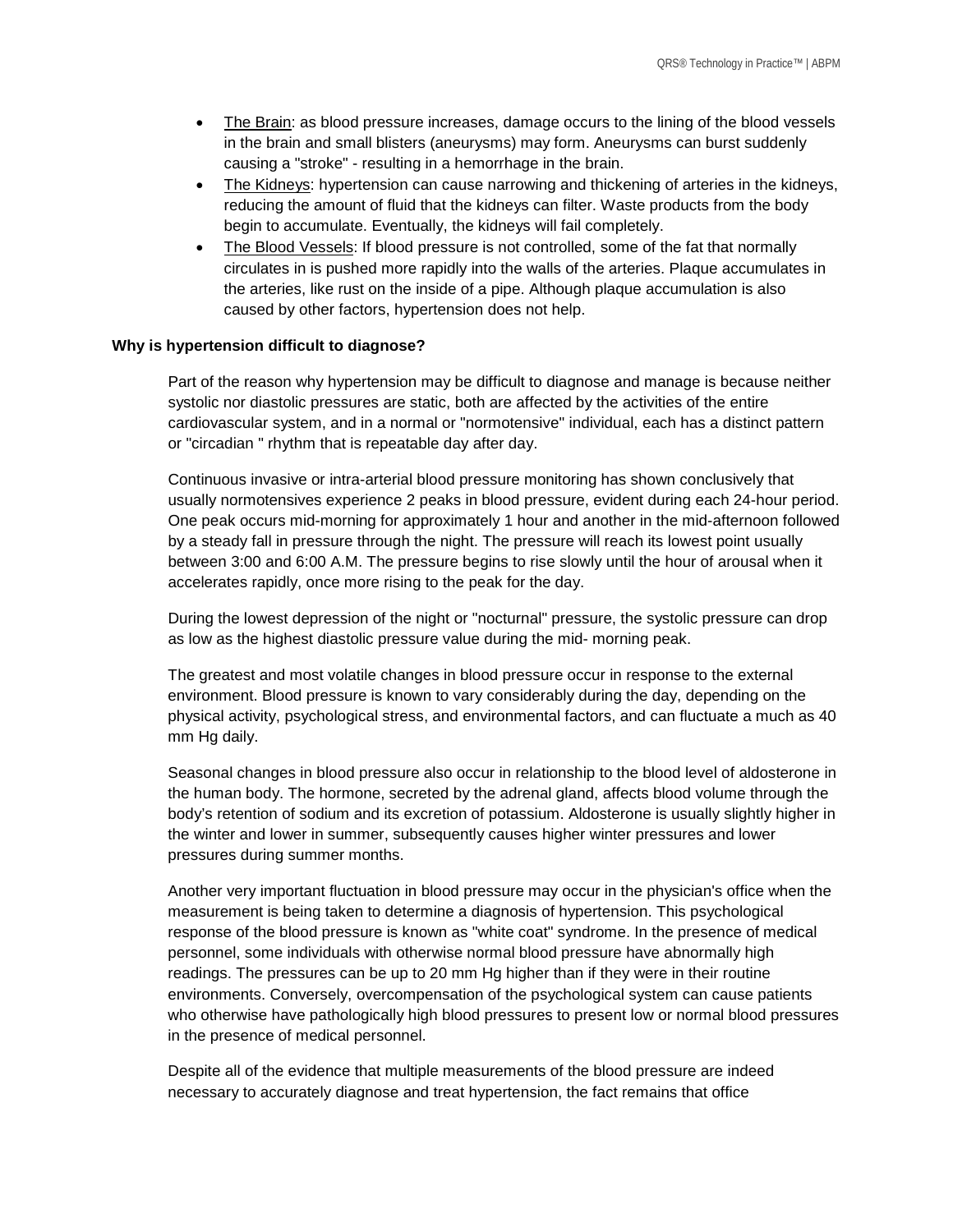measurements continue to be the most routine means of diagnosis and therapy, and many patients are not only mislabeled as hypertensive, but often undergo unnecessary or inappropriate treatment or not treated at all.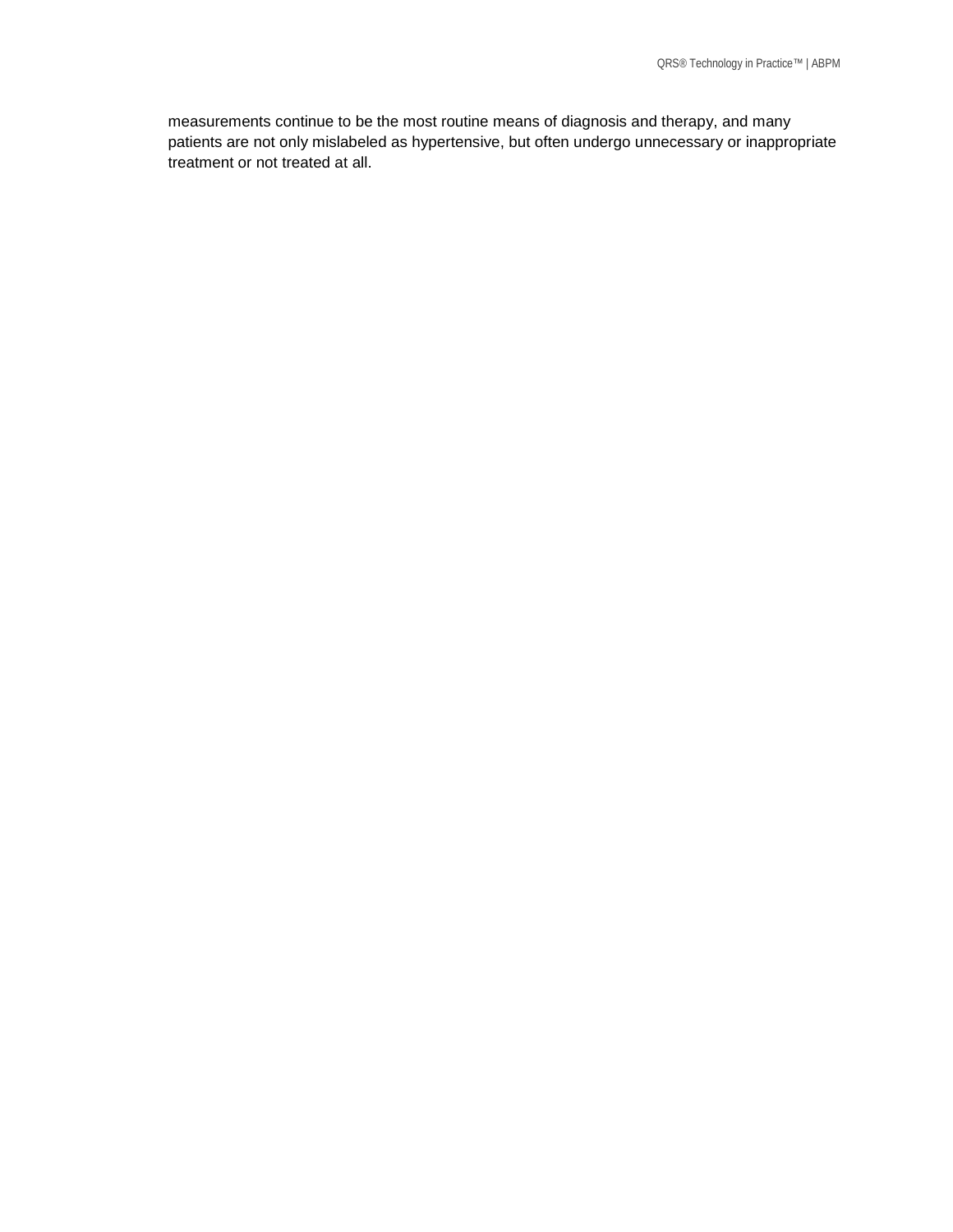## **Blood Pressure Measurement**

#### **How is blood pressure measured?**

Blood pressure may be measured directly or indirectly. The direct or invasive intra-arterial method is used for physiological research and is carried out by introducing a miniature manometer or catheter into the lumen of an artery. The catheter is connected to a blood pressure transducer, which converts mechanical energy into electrical energy. In turn, this is used to produce a visual display of the blood pressure.

Because this method can effectively record every blood pressure generated with every beat of the heart, direct monitoring is believed to be the most accurate method of blood pressure detection and is considered the gold standard by which to measure the accuracy of other blood pressure measurement devices and methods.

The first indirect device for measuring arterial blood pressure was designed in 1854. In 1896, Riva Rocci added the pneumatic cuff to the upper arm for obliteration of the radial pulse. The inflated cuff was used to occlude the brachial artery, causing the radial pulse to disappear. The blood pressure in the artery was determined when the pressure in the cuff was slowly released and radial pulse reappeared.

Only nine years later in 1905, a Russian physician by the name of Korotkoff described the tapping and murmuring sounds heard while using a stethoscope over the brachial artery while it was occluded by a pneumatic cuff<sup>1</sup>. This discovery gave birth to modern sphygmomanometry, using a mercury column and the auscultatory method of identifying blood pressure.

Auscultatory measurements are made with the help of a stethoscope which allows for the auditory sensing of blood rushing through the brachial artery. As the Korotkoff or K-sounds are identified by the observer taking a blood pressure measurement, the level of mercury on a mercury column (or the meter point on an aneroid manometer) is recorded. The following is a description of these sounds as they were first heard by Korotkoff in 1905.

| <b>Phase 1</b> | A series of short tapping sounds SYSTOLIC BP |                     |
|----------------|----------------------------------------------|---------------------|
| <b>Phase 2</b> | Swishing                                     |                     |
| Phase 3        | Knocking                                     |                     |
| Phase 4        | Muffling                                     |                     |
| Phase 5        | Silence                                      | <b>DIASTOLIC BP</b> |

Phase 5 is generally accepted as the point for diastolic determination in the United States. In Europe and in studies involving children, Phase 4 is the preferred point for diastolic determination.

Today, another technique called oscillometry may also be used. Oscillometric measurements are made with the use of a blood pressure cuff and tactile sensors which measure pressure waves in the cuff as blood surges through the constricted artery.

In all methods of measuring blood pressure with standard manual sphygmomanometry equipment, it is necessary that proper techniques and use of the equipment be observed. Reports on the use of conventional mercury or aneroid sphygmomanometers show that as many as half of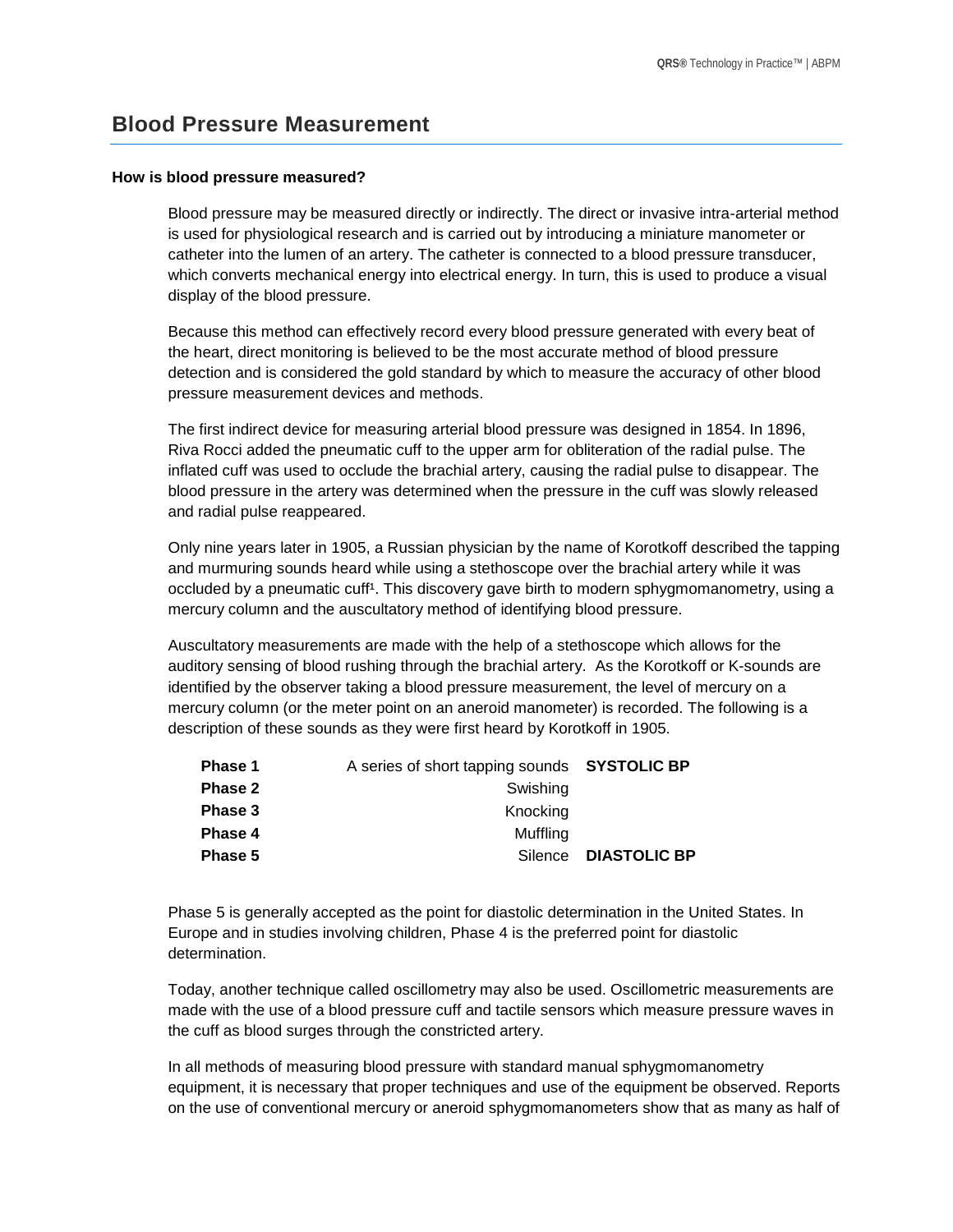those used in hospitals and clinics are inaccurate or faulty and that most facilities have no policy for maintaining the equipment<sup>2</sup>. Even with properly functioning equipment and correct techniques, there are several sources of error that can adversely affect the accuracy of measurements. There are the additional pitfalls of observer bias, terminal digit preference and concerns with visual and auditory acuity.

Often the misinterpretation of Auscultatory Gap, a lack of K-sounds mid-way between any of the five phases, is also an area where observer error can be significant. If, for example, this gap is mistaken for Phase 5 and the diastolic pressure is noted at that point, the diastolic pressure may be as much as 30 mmHg higher than the actual measurement.

For these reasons, a number of new devices and techniques for blood pressure measurement have emerged. In recent years, increasing reliance has been placed on automated devices to measure blood pressure indirectly. These devices allow for measurements to be taken in the patient's natural environment outside of the physician office. These data more accurately reflect the patient's actual blood pressures and thus allow for better diagnosis and patient management.

#### **What is the Auscultatory Method?**

Blood pressure is measured by using a sphygmomanometer and an occluding cuff. Pressure of blood in the artery is balanced by pressure from air in a cuff wrapped around the upper arm, over the brachial artery. What is measured is actually the pressure in the cuff. The steps to obtain an accurate blood pressure are as follows.

- 1. The cuff is wrapped securely around the arm, about 1-2 inches above the antecubital (elbow) crease. The middle of the cuff bladder should be over the brachial artery.
- 2. The radial artery is palpated just above the base of the thumb, while air is pumped into the cuff until the pressure in the cuff is elevated to 20-30 mmHg above the arterial systolic pressure. The higher cuff pressure collapses the brachial artery, halting blood flow into the lower radial artery. With no blood able to flow through the artery under the cuff bladder, the brachial and radial pulse disappears.
- 3. A stethoscope is placed just below the cuff over the brachial artery. The air is slowly released from the cuff at 3-5 mmHg per second. As soon as cuff pressure falls below systolic pressure, faint tapping sounds can be heard in the stethoscope as blood begins to pulse through the artery again. These are the Korotkoff or K-sounds (Phase 1). As soon as they are heard, the pressure level indicated by the manometer is noted and recorded as the systolic blood pressure. Korotkoff sounds are believed to be caused by blood jetting through the partly occluded vessel. The jet causes turbulence in the open vessel beyond the cuff, setting up vibrations heard through the stethoscope.
- 4. The Korotkoff sounds continue to be heard as tapping sounds as the air is further released from the cuff at 3-5 mmHg per second, until the cuff pressure drops below the diastolic pressure. With the cuff pressure below this level, the artery no longer closes during diastole. This indicates the turbulence caused by the blood jetting through the squeezed artery is also no longer present. Therefore, the tapping sound suddenly changes to a muffled quality, with the sounds usually disappearing altogether in another 5-10 mmHg. The diastolic pressure is the level noted on the manometer after the sound becomes muffled (Phase 4) and then ceases (Phase 5).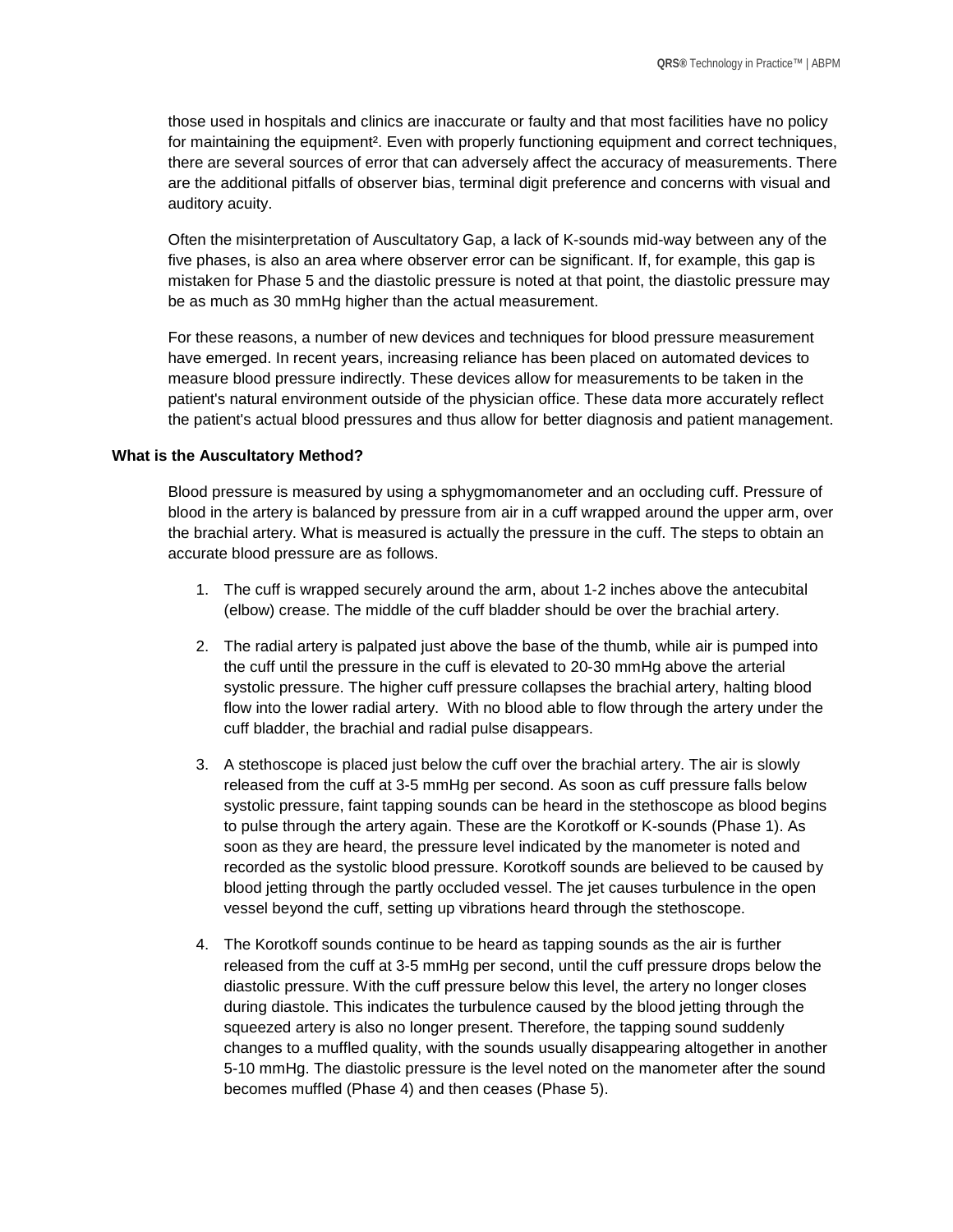## **Common Error in Indirect Blood Pressure Measurement³**

- 1. Observer error problems such as habitually reading higher or lower, terminal digit preference, auditory acuity.
- 2. Equipment error poor condition, non-calibrated manometers, dirty tubes/vents.
- 3. Technique error inappropriate cuff size, inappropriate rate of deflation, lack of rest period<sup>4</sup>.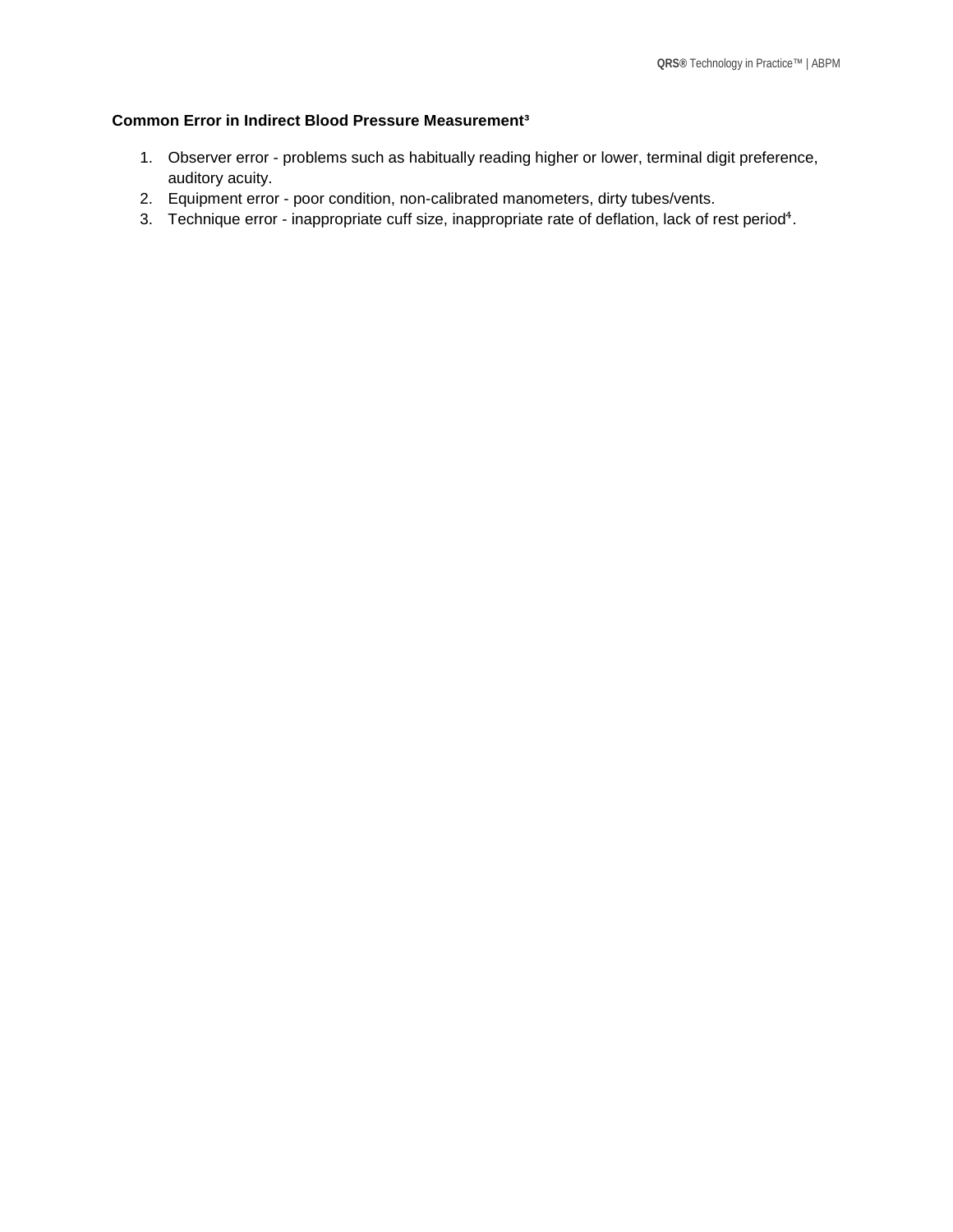# **Indications & Clinical Utility of ABPM**

#### **Office or White Coat Syndrome**<sup>5</sup>

This phenomenon is exhibited by patients who have elevated blood pressure measurements only when they are in the physician's office. Upon their return to their normal environment (home, work, etc.), their pressure returns to normal. Many physicians rely on the home or selfmeasurement method to identify the phenomenon. However, many times the instruments the patients will use are poor quality and or the patients are unable to perform the measurement correctly (due to hearing acuity, etc.).

This is an excellent application for ABPM. ABPM eliminates the need for a home device, training of the patient, and affords the physician more data points (including sleep) from which to develop an accurate assessment of the patient's condition.

#### High Normal Blood Pressure with Target Organ Involvement<sup>1</sup>

This is the opposite of 'White Coat". In this case the patient's blood pressure is borderline or high normal in the office. In addition to the high normal blood pressure, there is evidence of target organ damage (e.g., abnormal renal function, left ventricular hypertrophy, etc.). However, upon return to their environment the blood pressure is elevated. This can be due to physical activity or mental stress (e.g., work-related stress).

ABPM is effective in identifying these types of patients as well as the activity or environment that induces the high blood pressure.

#### **Resistant Hypertension<sup>1</sup>**

Resistant hypertension is often diagnosed when multiple anti-hypertensive medications fail to control high blood pressure as measured in the clinic or office. Here again, the office pressure may not be representative of the pressure over the course of the entire day. ABPM can demonstrate the degree and duration of anti-hypertensive agents in these types of patients.

#### **Episodic Hypertension<sup>1</sup>**

Episodic hypertension may be caused by certain anxiety syndromes and can be confused with pheochromocytoma (a disorder of adrenergic excess due to a tumor, in which the pressure is consistently elevated). Careful matching of patient activity diaries with ABPM data often aids in the diagnosis of episodic hypertension.

#### **Evaluation of Hypotensive Symptoms<sup>1</sup>**

Some anti-hypertensive drug therapy may induce a hypotensive (low blood pressure) condition. This may go undetected due to relatively normal office readings after medication indicating the medication is controlling the hypertension. However, upon leaving the office the patient becomes hypotensive. ABPM can help the physician recognize the extent of over or under treatment.

Also, patients with autonomic dysfunction have a unique ABPM profile. E.g., hypotensive episodes with change in posture, low blood pressure during awake hours, supine hypertension even while asleep, abrupt and large reductions in BP after meals, and little or no variations in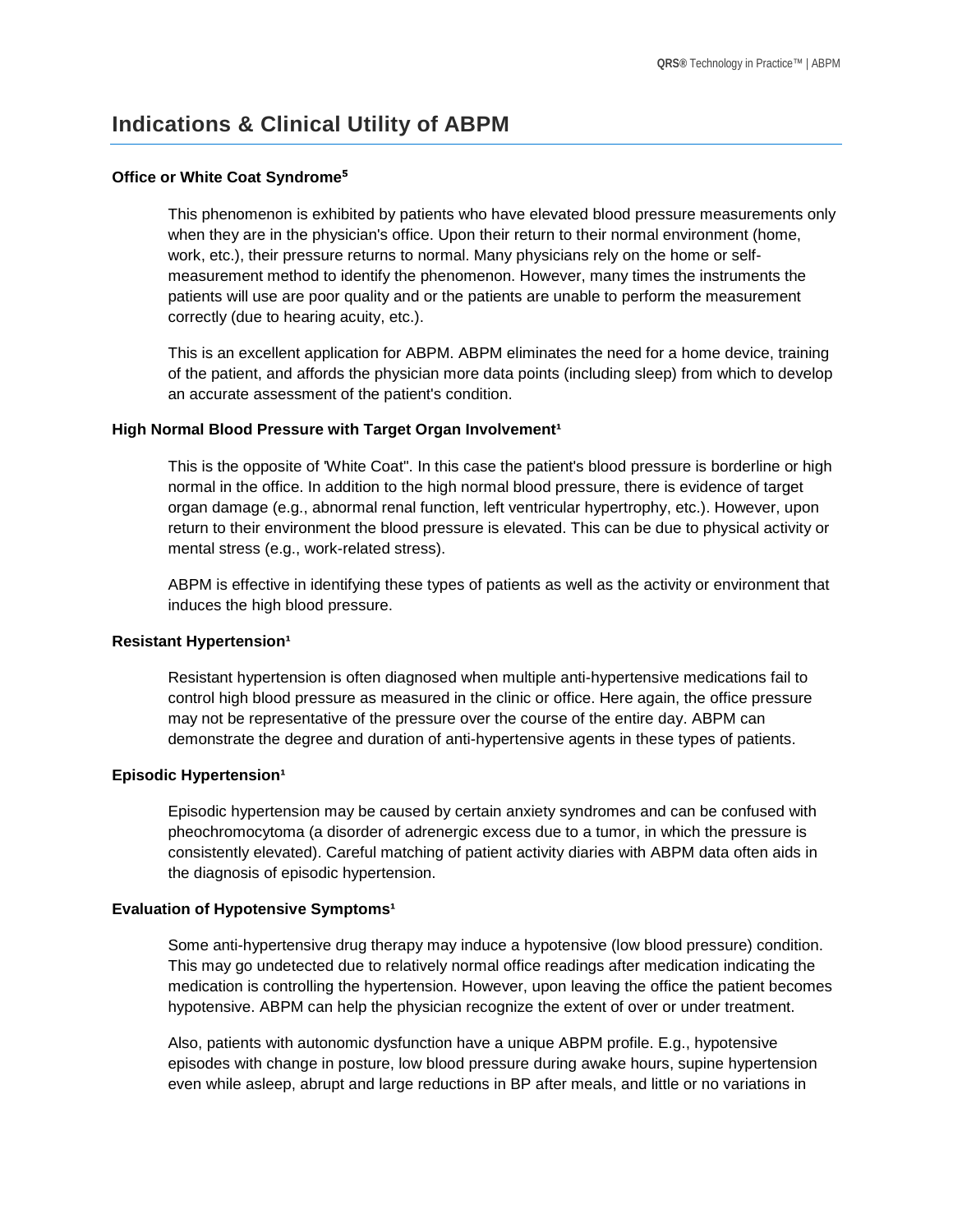heart rate in association with falls in BP. Carotid sinus syncope and pacemaker syndromes can be more easily assessed when ABPM and ECG monitoring are performed simultaneously.

#### Assessment of Anti-hypertensive Drug Therapy<sup>6-7</sup>

It is impossible to assess the duration of anti-hypertensive activity accurately with simple, casual office measurements. Many physicians take frequent casual BP measurements or have patients take doses in outpatient clinics and wait in the facility for peak effects and return for trough measurements. ABPM is a useful clinical tool that is unobtrusive and easy to use in this application.

#### **Hemodialysis volume Independent Patients<sup>8</sup>**

Many hemodialysis patients are thought to have elevated BP due to inadequately controlled volume. ABPM can assist in identifying those patients who are volume independent hypertensive.

In addition, hemodialysis patients with chronic hypertension are sometimes poorly controlled by anti-hypertensive drugs. The proper assessment of hypertension in the hemodialysis patient requires multiple measurements of BP along the dialysis cycles. ABPM can provide a useful tool to the nephrologist in managing the hypertensive hemodialysis patient.

#### **Hypertension during Pregnancy**

ABPM can provide useful blood pressure information in pregnant women. 24- Hour blood pressure is significantly elevated during weeks 36-38 when compared to weeks 18-22 and 30-32 of gestation. ABPM can monitor this phenomenon and assist the physician in reliably evaluating the BP during pregnancy.

ABPM can also identify the "White Coat" patients from the true hypertensive patients and provide a useful tool for serial BP measurements in those patients with high-risk factors or actual preeclamptic (a toxemia of late pregnancy, characterized by hypertension, albuminuria, and edema) conditions.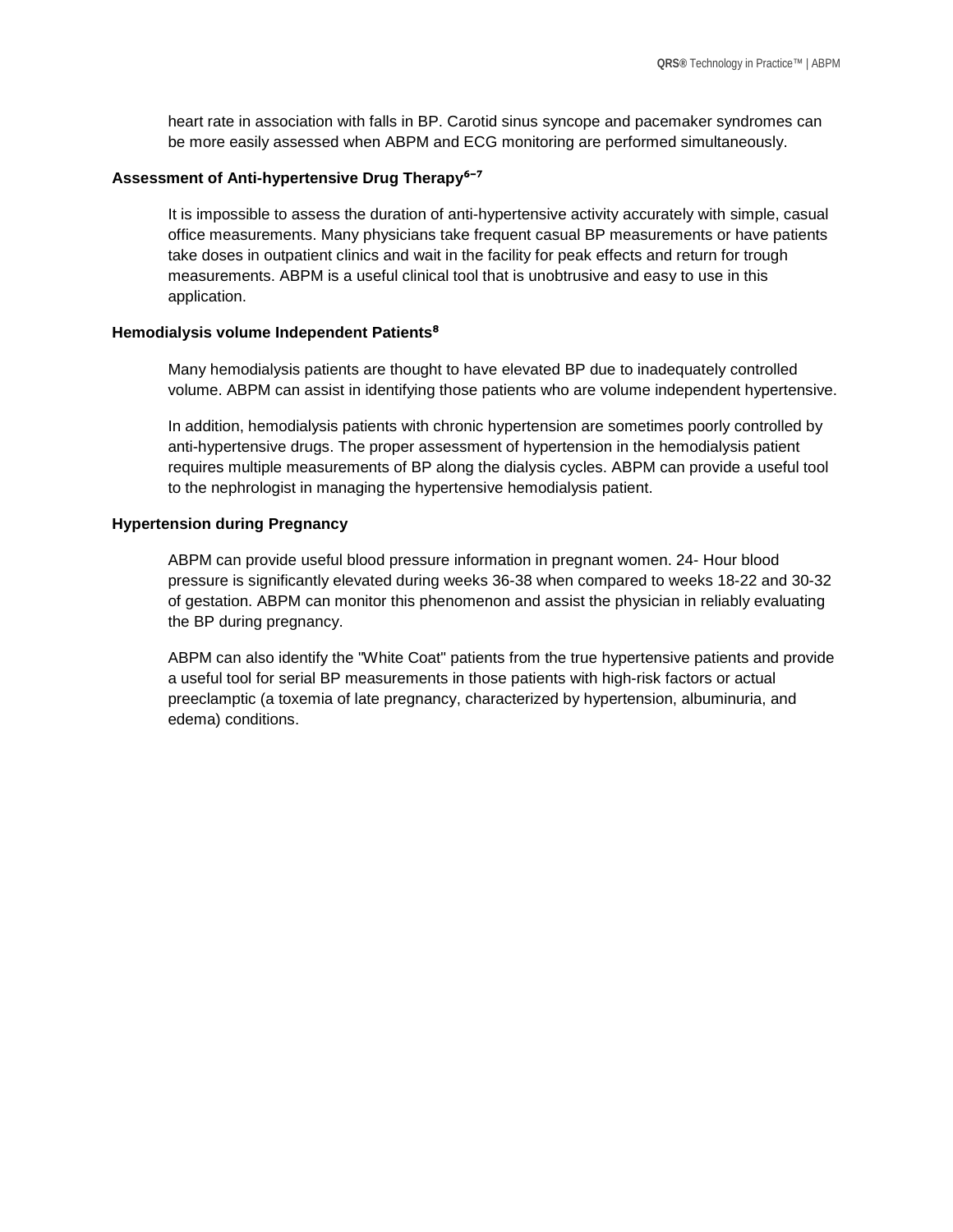# **Types of ABPM Technology**

### **Level I: Oscillometric Technique**

Originally developed to detect Mean Arterial Pressure or (MAP); Popularized by Johnson & Johnson division Critikon, in the stand-alone device called Dynamap. Widely used in anesthesiology for an indication of perfusion during surgery. It was adapted by Spacelabs for ambulatory blood pressure.

Oscillometry works by sensing the pressure changes in the cuff only and utilizing a proprietary algorithm to calculate the systolic and diastolic values. The largest oscillation detected is assumed to be the Mean Arterial Pressure. The algorithm then uses a regression curve analysis to determine the systolic value. Once the MAP and Systolic values have been determined, the diastolic value is calculated by solving for'd' in the formula 2d + s / 3 = M. In addition, most oscillometric devices do not employ a linear deflate. The deflate is a stair-step dropping at 8 mm Hg/second. In spite of the opportunities for error, the oscillometric devices do a good job of detecting the MAP (the original design objective). However, the systolic and diastolic values can leave much to be desired.

Advantages: Easy Hook-up

Disadvantages: Calculated systolic and diastolic values, not a direct measurement<sup>9</sup>; Non-linear deflate; very sensitive to movement (originally designed for immobile patients)

### **Level II: Auscultatory Technique**

These devices utilize a microphone to detect the Korotkoff sounds ("K" sounds) in addition to sensing pressure changes in the cuff. It also employs a proprietary algorithm. These devices are generally more accurate than the oscillometric devices due to the detection of "K" sounds.

However, movement can affect the readings since the "K" sounds detected do not have a physiological reference.

This technique has been adapted by Welch Allyn, Instromedix, BioAnologics, and Takeda (A&D). Oxford, Del Mar, and Novocor employ this technique when not using ECG electrodes.

Advantages: More accurate than oscillometric; Convenient Hook-up

Disadvantages: Sensitive to movement and microphone placement; May not use linear deflate; Less accurate measurement of Systolic and Diastolic10<sup>-</sup>11<sup>-12</sup>